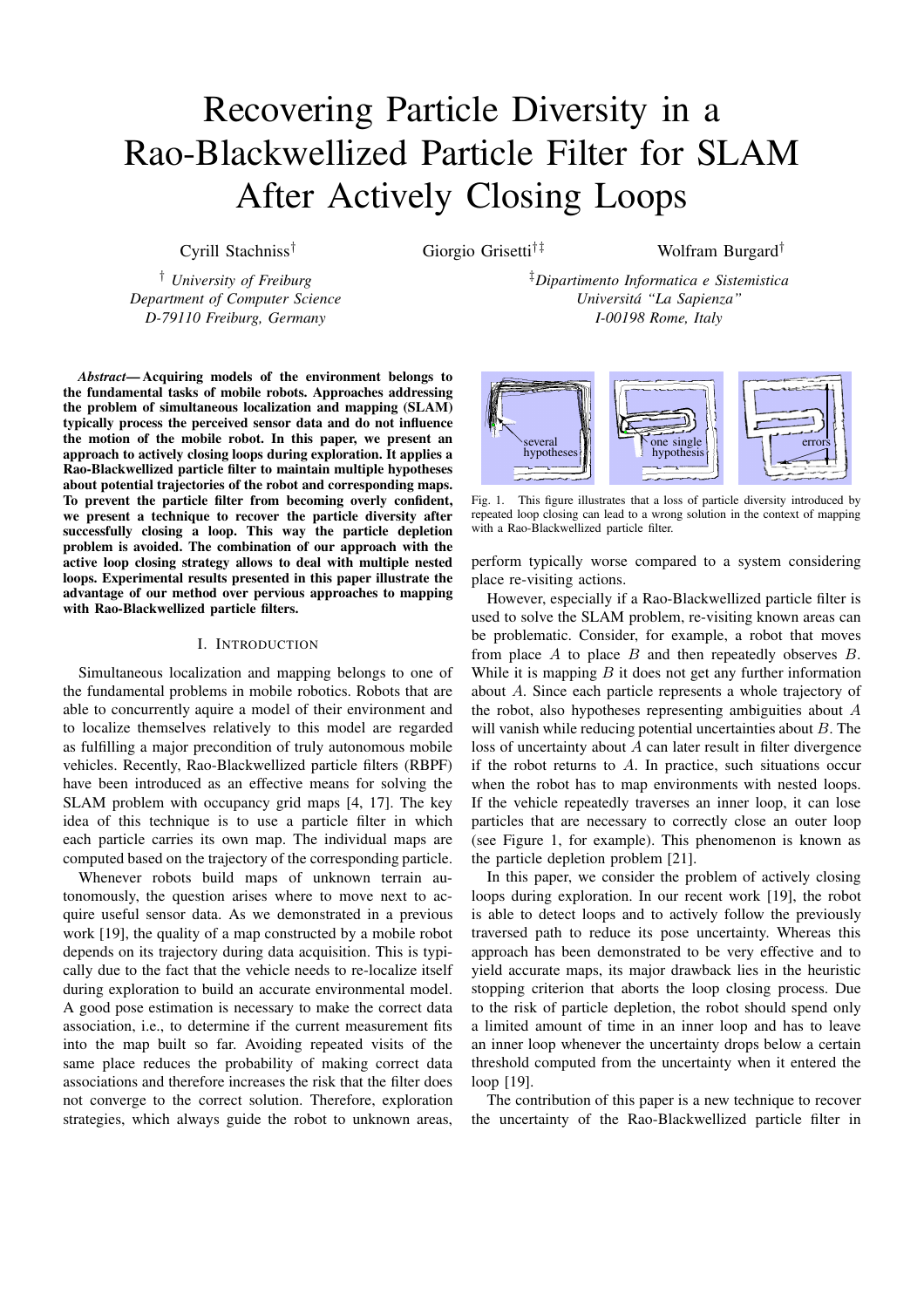the context of nested loops. Our approach determines an approximation of the posterior represented by the particles at the entry of a loop and propagates its uncertainty through the loop. This way, hypotheses needed to close an outer loop are maintained. The major advantage of this approach is that the robot can, in principle, stay arbitrary long in an inner loop without losing information necessary to close outer loops.

This paper is organized as follows. After the discussion of related work, we explain the idea of Rao-Blackwellized mapping in Section III. Section IV presents our exploration technique with active loop closing. Section V then describes how to recover the diversity of a particle filter when the robot leaves a loop. Finally, Section VI contains experimental results carried out on real robots as well as in simulation.

#### II. RELATED WORK

In the context of exploration, many techniques presented so far focus on generating motion commands that minimize the time needed to cover the whole terrain [2, 11, 22]. Most of these approaches, however, assume that an accurate position estimation of the robot is given during exploration. In contrast to this, Ko *et al.* [10] presented a multi-robot exploration system based on a mapping technique similar to that of Gutmann and Konolige [7] which is able to deal with unknown relative start locations of the robots. In contrast to our approach, their robots consider rendezvous instead of place re-visiting actions to re-localize.

In the area of SLAM, the vast majority of papers has focused on the aspect of state estimation as well as belief representation and update  $[3, 6, 4, 5, 7, 8, 16, 17, 20]$ . These techniques, however, are passive and only process incoming sensor data without explicitely generating control commands. Recently, some techniques have been proposed which actively control the robot during SLAM. For example, Makarenko *et al.* [15] introduced an utility function which trades-off the cost of exploring new terrain with the utility of selected positions with respect to a potential reduction of the pose uncertainty. Sim *et al.* [18] presented an approach in which the robot follows a parametric curve to explore the environment. Both techniques integrate the pose uncertainty into the decision process of where to move next. However, they rely on the fact that the environment contains landmarks that can be uniquely determined during mapping. In contrast to this, our approach makes no assumptions about distinguishable landmarks and uses raw laser range scans to compute accurate grid maps.

Only very few works address the problem of revoking a previously made decision in the SLAM context. Hähnel *et al.* [9] maintain a data association tree in which each branch represents a sequence of associations. Whenever a branch becomes more likely than the current best one their approach switches to the alternative data association sequence. Their work can be regarded orthogonal to our technique for recovering the uncertainty of a particle filter. In fact, both approaches can be combined.

Our approach presented here extends our previous work [19] and presents a way to recover particle diversity when applying a Rao-Blackwellized particle filter to solve the SLAM problem. Our algorithm enhances the ability to correctly close loops, especially, in the context of nested loops.

## III. RAO-BLACKWELLIZED MAPPING

According to Murphy [17], the key idea of solving the SLAM problem with a Rao-Blackwellized particle filter (RBPF) is to estimate a posterior  $p(x_{1:t} | z_{1:t}, u_{0:t-1})$  about potential trajectories  $x_{1:t}$  of the robot given its observations  $z_{1:t}$  and its odometry measurements  $u_{0:t-1}$ . This distribution is then used to compute a posterior over maps and trajectories:

$$
p(x_{1:t}, m \mid z_{1:t}, u_{0:t-1}) =
$$
  
 
$$
p(m \mid x_{1:t}, z_{1:t}) p(x_{1:t} \mid z_{1:t}, u_{0:t-1})
$$
 (1)

Eq. (1) can be solved efficiently, since the quantity  $p(m)$  $x_{1:t}$ ,  $z_{1:t}$ ) can be computed analytically once  $x_{1:t}$  and  $z_{1:t}$  are known. To estimate  $p(x_{1:t} | z_{1:t}, u_{0:t-1})$  over the potential trajectories, Rao-Blackwellized mapping uses a particle filter in which an individual map is associated to each sample. Each of those maps are constructed given the observations  $z_{1:t}$  and the trajectory  $x_{1:t}$  represented by the corresponding particle. During resampling, the weight  $\omega$  of each particle is proportional to the likelihood  $p(z_t | m, x_t)$  of the most recent observation  $z_t$  given the map m associated to this particle and its pose  $x_t$ . Throughout this paper we use a highly optimized variant of the original algorithm for mapping with RBPFs. An efficient implementation is necessary due to the online requirement needed for autonomous exploration.

## IV. EXPLORATION WITH ACTIVE LOOP-CLOSING

The goal of an exploration task is to minimize the uncertainty of the robot about the world. The uncertainty of a posterior can be determined by the entropy  $H$ . In the following we derive how to compute the entropy of a Rao-Blackwellized particle filter for mapping. To improve the readability, we use  $d$  to refer to all sensor and odometry measurements and  $x$  to represent the whole trajectory of the vehicle. For the entropy holds

$$
\mathcal{H}(p(m,x \mid d)) = \mathcal{H}(p(m \mid x, d)p(x \mid d)) \tag{2}
$$

$$
= -\int_{x} \int_{m} p(m \mid x, d)p(x \mid d) \cdot \log(p(m \mid x, d)p(x \mid d)) dm dx \tag{3}
$$

$$
= - \int_x \int_m p(m \mid x, d) dm \cdot p(x \mid d) \log(p(x \mid d)) dx
$$
  

$$
- \int_x \int_m p(m \mid x, d) p(x \mid d) \log(p(m \mid x, d)) dm dx (4)
$$
  

$$
= - \int_x p(x \mid d) \log(p(x \mid d)) dx
$$
  

$$
- \int_x p(x \mid d) \int_m p(m \mid x, d) \log(p(m \mid x, d)) dm dx (5)
$$

$$
= \mathcal{H}(p(x \mid d)) + \int_{x} p(x \mid d)\mathcal{H}(p(m \mid x, d)) dx.
$$
 (6)

Eq. (5) is obtained from Eq. (4) since  $\int_m p(m \mid x, d) dm = 1$ . This derivation shows that in the context of Rao-Blackwellized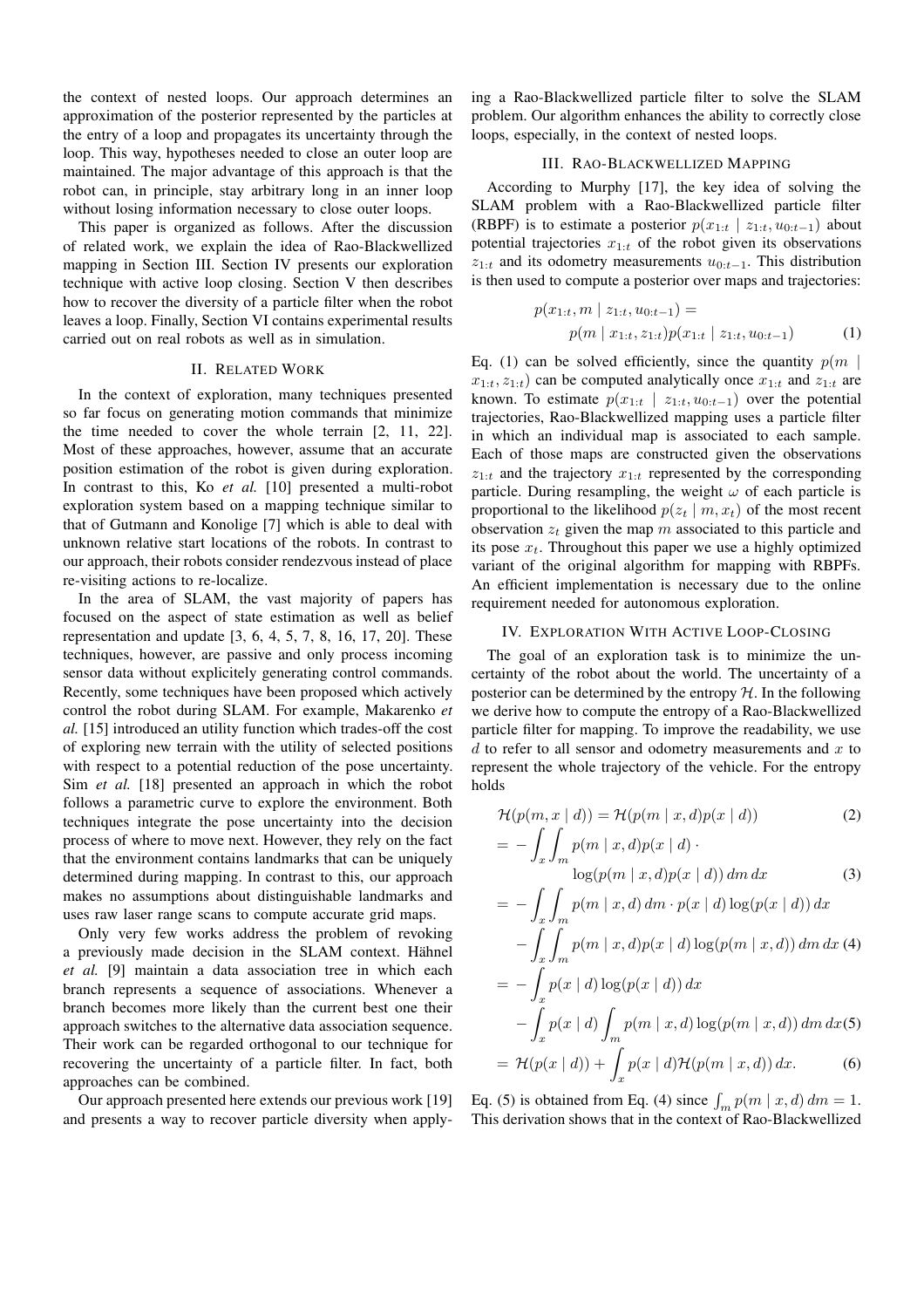

Fig. 2. The red/gray circles and lines in these two image represent the nodes and edges of  $G^{[s]}$ . In the left image,  $\mathcal{I}(s)$  contained two nodes. After closing the loop the robot continues to acquire new terrain (right image).

particle filters the entropy can be divided into two components. Whereas the first term represents the entropy of the posterior about the trajectory of the robot, the second term corresponds to the uncertainty about the map weighted by the likelihood of the corresponding trajectory. Thus, to minimize the robot's overall uncertainty, one needs to reduce the map uncertainty of the individual particles as well as the pose uncertainty.

Throughout this paper we mainly focus on the first component of Eq. (6), although a reduction of the uncertainty in the posterior about the trajectory of the robot typically assigns small weights to inconsistent maps, which leads to a reduction of the second term too. To minimize the uncertainty about the trajectory of the robot our approach identifies opportunities to actively close loops during terrain acquisition. This approach actively re-enters known areas of the map and follows a previously traversed path. As a result, unlikely path hypotheses are eliminated from the particle set or get a low importance weight so that the overall uncertainty is reduced.

To determine whether there exists a possibility to close a loop we consider two different environmental representations. Each particle s maintains an occupancy grid map  $m^{[s]}$  and a topological map  $\mathcal{G}^{[s]}$  during the exploration task. The vertices in  $\mathcal{G}^{[s]}$  represent positions visited by the robot and the trajectory of particle s corresponds to the edges in  $\mathcal{G}^{[s]}$ . New nodes are created and added to the graph structure whenever the robot moved for a certain distance or it cannot observe any previously created node from its current location.

There exist techniques to combine topological maps with other kind of spacial representations. This is typically done to handle large-scale maps or to simplify the loop-closing problem [1, 12, 13]. Those approaches can attach detailed local maps to the nodes of the topological map. Building up such a hierarchy is not intended by our work, since we only use the topological map to detect loops in the environment.

Figure 2 shows such a graph for one particular particle during different phases of an exploration task. In both images the topological map  $\mathcal{G}^{[s]}$  is depicted on top of metric map  $m^{[s]}$ . To motivate the idea of our active loop-closing algorithm, consider the left image of Figure 2. Here the robot is almost closing a loop. This can be detected by the fact that the length of the shortest path between the current pose of the robot and previously visited locations in the topological map  $\mathcal{G}^{[s]}$ is large, whereas it is small in the grid map  $m^{[s]}$ . Thus, to determine whether or not a loop can be closed we compute for each sample s the set  $\mathcal{I}(s)$ . This set of positions of interest contains all nodes that are close to the current pose  $x_t^{[s]}$  of

particle s based on the grid map  $m^{[s]}$  but are far away given the topological map  $\mathcal{G}^{[s]}$ 

$$
\mathcal{I}(s) = \{x_{t'}^{[s]} \in nodes(\mathcal{G}^{[s]}) \mid dist_{m^{[s]}}(x_{t'}^{[s]}, x_{t}^{[s]}) < c_1 \land
$$
\n
$$
dist_{\mathcal{G}^{[s]}}(x_{t'}^{[s]}, x_{t}^{[s]}) > c_2\}.\tag{7}
$$

Here  $dist_m(x_1, x_2)$  is the length of the shortest path from  $x_1$  to  $x_2$  given the grid map and  $dist_G(x_1, x_2)$  the shortest path based on the topological map. The terms  $c_1$  and  $c_2$  are constants that must satisfy the constraint  $c_1 < c_2$ .

If  $\mathcal{I}(s) \neq \emptyset$ , there exist so-called shortcuts from  $x_t^{[s]}$  to the positions in  $\mathcal{I}(s)$ . These shortcuts represent edges that would generate a cycle in the graph structure of  $\mathcal{G}^{[s]}$  and therefore constitute an opportunity to close a loop (compare Figure 2). To determine the most likely movement that guides the robot around the loop, one in principle has to integrate over all particles and consider all potential outcomes of that particular action. Since this would be too time consuming for onlineprocessing we consider only the particle  $s^*$  with the highest accumulated logarithmic importance weight

$$
s^* = \underset{s}{\operatorname{argmax}} \sum_{t'=1}^t \log \omega_{t'}^{[s]} \tag{8}
$$

Here  $\omega_t^{[s]}$  is the weight of sample s at time step t. If  $\mathcal{I}(s^*) \neq \emptyset$ , we choose the node  $x_{t_e}$  from  $\mathcal{I}(s^*)$  which is closest to  $x_t^{[s^*]}$ .

$$
x_{t_e} = \operatorname*{argmin}_{x \in \mathcal{I}(s^*)} dist_{m^{[s^*]}}(x_t^{[s^*]}, x) \tag{9}
$$

In the sequel,  $x_{t_e}$  is denoted as the *entry point* at which the robot has the possibility to close a loop. The term  $t_e$ corresponds to the last time the robot was at the node  $x_{t_e}$ .

Once the robot detects a loop, it approaches  $x_{t_e}$  and then follows the path taken after previously arriving at  $x_{t_e}$ . During this process the uncertainty in the pose of the vehicle typically decreases, because the robot is able to localize itself in the map built so far and unlikely particles vanish.

Furthermore, we have to define a criterion for deciding when the robot actually has to stop following a loop. As illustrated in the introduction (see Figure 1), this criterion can have a major influence on the quality of the resulting map. Therefore, one has to find an adequate criterion which allows the filter to eliminate unlikely hypotheses but at the same time makes the convergence to a wrong solution unlikely. The termination criterion of the loop-closing process is the main weakness of our previous approach [19] in which the robot has to leave an inner loop whenever the uncertainty drops below a certain threshold computed from the uncertainty when it entered the loop. In the following we will introduce an alternative criterion which takes into account how well the current sensor information is suited to identify unlikely hypotheses within the particle set.

To estimate how well the current set of  $N$  particle represents the true posterior Liu [14] introduced the effective number of particles  $N_{\text{eff}}$  (also called effective sample size):

$$
N_{\text{eff}} = \frac{1}{\sum_{s=1}^{N} (\omega^{[s]})^2}
$$
 (10)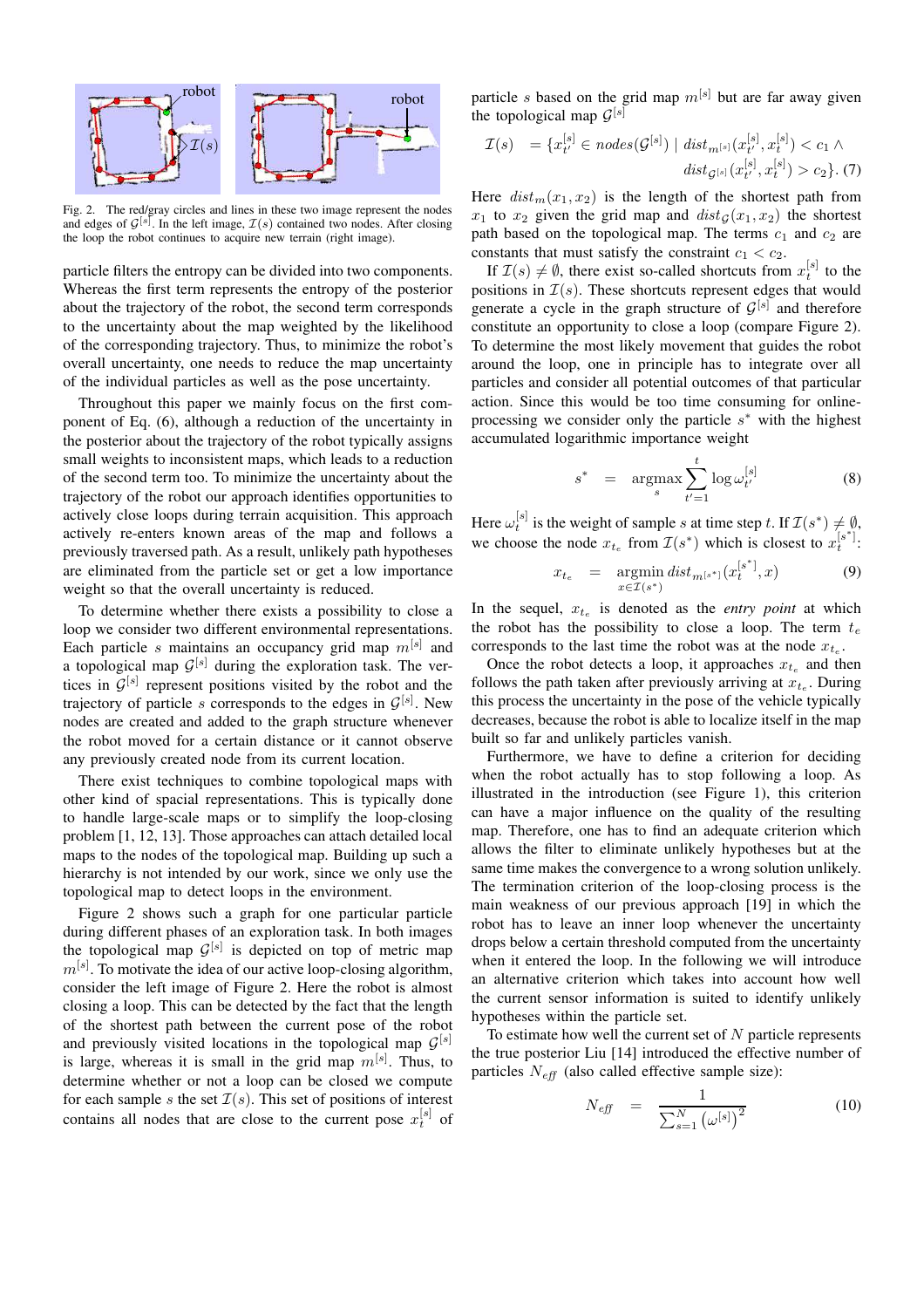The idea behind this measure is to determine the variance in the importance weights of the particles. Liu uses  $N_{\text{eff}}$  to resample in an intelligent way but it is also very useful in the context of active loop-closing. We monitor the change of  $N_{\text{eff}}$  over time, which allows to analyze how the new acquired information affects the filter. If  $N_{\text{eff}}$  stays constant the new information does not help to identify unlikely hypotheses represented by the individual particles. In that case, the variance in the importance weights of the particles does not change over time. If, in contrast, the value of  $N_{\text{eff}}$  decreases over time, the new information can be used to identify that some particles are less likely than others. This is exactly the criterion we need to decide whether or not the loop-closing should be aborted. As long as new information helps to identify unlikely particles we follow the loop. As soon as the observations do not provide any new knowledge about the environment we continue to explore new terrain. In the experimental section we will show how  $N_{\text{eff}}$  behaves when closing loops.

As long as no loop is detected, we use a frontier-based exploration strategy [2, 22] to choose target points for the robot. In our current system we determine frontiers based on the map of the most likely particle s<sup>\*</sup>. According to Yamauchi [22], a frontier is any known cell that is an immediate neighbor of an unknown, unexplored cell.

# V. RECOVERING PARTICLE DIVERSITY AFTER LOOP **CLOSURE**

In addition to the active loop-closing technique described above, we need a way to recover hypotheses vanished from a particle filter during the repeated traversal of an inner loop. Even if the stopping criterion based on  $N_{\text{eff}}$  makes particle depletion unlikely, the vanishing of important hypotheses and the resulting problem of filter divergence remains. Note that the risk of particle depletion increases with the size of the environment. Also, the smaller the number of particles, the higher is that risk.

Consider, as an example, a robot that has accurately mapped an inner loop. In such a case the particle filter will have converged to a very peaked distribution and typically only one hypothesis present at the entry point will have survived. Thus, it is not guaranteed that this hypothesis is the one which perfectly closes the outer loop. In principle, a robot therefore has to maintain a sufficient variety of particles allowing it to perform the next loop closure. Since the robot does not know in advance how many loops it will find in the environment this problem cannot be solved in general with a finite number of particles only.

If one knew the starting point of such an inner loop in advance, one solution would be to suspend the particle filter and to start for each particle an individual RBPF initialized with the current state of that particle. After the convergence of all filters one can then attach their solutions to the corresponding particles in the suspended filter. Apart from the fact that a loop cannot be recognized in advance this approach is not feasible for online tasks like exploration since the amount

of computational resources needed grows exponentially in the number of loops.

The recovering technique described in this section is an approximation of this approach. The key idea is to simulate this process as soon as the robot detects a loop. Given the current set of particles, the robot computes the posterior at the entry point of the loop given the particles in its current belief. In this approximative particle set the states and weights are computed according to

$$
\tilde{x}_{t_e}^{[s]} = \text{pred}_{t_e}(x_t^{[s]}) \tag{11}
$$

$$
\tilde{\omega}_{t_e}^{[s]} = \omega_t^{[s]}.\tag{12}
$$

Here  $\text{pred}_{t_e}(x_t^{[s]})$  is the state of the ancestor of  $x_t^{[s]}$  at time  $t_e$ . Whenever the robot stops the loop closing behavior it uses this posterior to propagate the variety of the particles through the loop. In probabilistic terms this corresponds to rewriting the term  $p(x_{1:t} | z_{1:t}, u_{0:t-1})$  in Eq. (1) in the following way:

$$
p(x_{1:t} | z_{1:t}, u_{0:t-1}) =
$$
  
 
$$
p(x_{t_e+1:t} | x_{1:t_e}, z_{t_e+1:t}, u_{t_e:t-1}) p(x_{1:t_e} | z_{1:t_e}, u_{0:t_e-1})
$$
 (13)

In our current implementation this posterior is approximated by importance sampling from  $p(x_{t-1}:t)$  $x_{1:t_e}, z_{t_e+1:t}, u_{t_e:t-1})$ . The trajectory drawn from this posterior is attached to each particle in  $p(x_{1:t_e} | z_{1:t_e}, u_{0:t_e-1})$ . This process propagates the different hypotheses from the entry point into the current belief before leaving the loop. If the robot then has to close a second loop it has a higher chance to find hypotheses closing this loop accurately.

Note that in general a mapping system has to maintain a stack of saved states especially in environments with several nested loops. Due to the fact that we control the robot actively and never start a second loop-closing process before completing the current one, we only have to maintain a single saved state at each point in time.

As we demonstrate in the experiments this technique is a powerful tool to recover vanished hypotheses without restarting the mapping algorithm from scratch. It only needs to attach a local trajectory to each particle which can be done within a few seconds (on a 2.8GHz Pentium IV).

## VI. EXPERIMENTS

Our approach has been implemented and evaluated in real world and in simulation. The experiments described here are designed to illustrate the benefit of our active loop closing technique with the ability to recover the diversity of the particles after loop closing. We also demonstrate how  $N_{\text{eff}}$ evolves during exploration and why it is an useful criterion to stop the loop-closing process. Furthermore we discuss the advantages of our approach compared to our previous algorithm described in [19].

#### *A. Recovering the Particle Diversity*

This experiment is designed to show the effect of our technique to recover the particle variety when the robot leaves a loop. The environment used to carry out this experiment is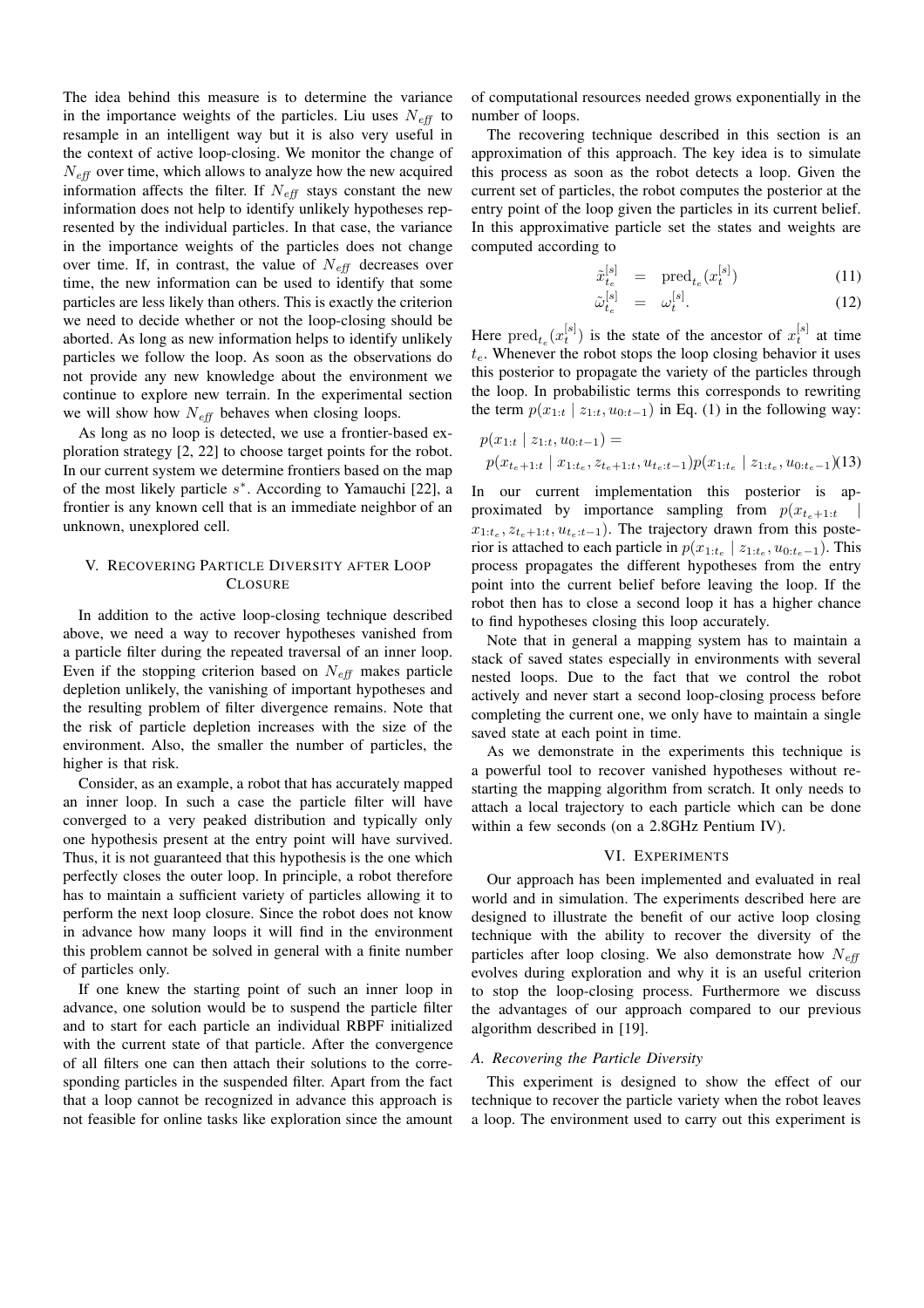

Fig. 3. This figure shows the same experiment as depicted in Figure 1, but using our recovering technique. In the left image the robots saves the set of approximated particles at time step  $t_e$  and later on recovers the vanished hypotheses (middle image). This allows the robot to correctly close the outer loop (right image).

depicted in the right image of Figure 3. The robot started in the outer loop, entered the inner loop, and stayed there for a long period of time. As shown in Figure 1, without our recovering technique the filter can converge to a wrong solution. The reason is that at the time when the robot leaves the loop only one hypothesis of the original particle set at the entry point has survived. Accordingly, the robot lacks an appropriate particle to properly close the outer loop. Using our algorithm, however, the robot can recover the hypotheses at the entry point and can propagate them through the loop (see left and middle image of Figure 3). The most likely map of the posterior after closing the outer loop is shown in the right image.

To provide a more quantitative analysis we mapped the environment 30 times without the capability of restoring the filter and 30 times with this option. The standard technique was able to build a correct map in only 40% of all runs. In all other cases the algorithm did not produce an accurate map. In contrast to this, our algorithm yielded a success rate of 93%. We repeated this experiment in different environments and got similar results. Figure 4 shows two (partial) maps of the Killian Court at the MIT. The left map has been built without the recovering technique using 40 particles and shows inconsistencies due to vanished hypotheses. The right map has been constructed using our recovering technique in which the correct hypothesis has been restored. The average success rate of our approach was 55% whereas the standard approach found the correct data association in only 5% of all 40 runs.

This shows that our recovering technique is a powerful extension to autonomous exploration with mapping systems based on RBPFs especially in the context of (multiple) nested loops. Note that in general the success rate of the standard approach increases with number of particles used. Since each particle carries its own map, it is of utmost importance to keep this value as small as possible. Therefore our approach also can be regarded as a contribution to limit the number of particles during Rao-Blackwellized mapping.

Additionally, we analyzed in our experiments the approximation error obtained by retrospectively recovering the particles at the entry point of a loop. Using this system we observed that in our experiments typically around 75% of the particles in the filter at time step  $t_e$  had a successor in the current set and were therefore saved. In principle, this value must drop for loops of increasing length. However, in our experiments we found similar values in several different



Fig. 4. This figure shows two maps of the Killian Court at the MIT. The size of the environment is  $150m \times 80m$ . The left map was constructed with the standard RBPF approach. If, in contrast, the robot is able to recover hypotheses the map becomes more accurate (right image).

environments. The Kullback-Leibler distance (KL-distance) between the recovered particle set and the true one at time step  $t_e$  was between 1.0 and 1.5 compared to a value around 13 in the situation in which only a single hypothesis survived. This again illustrates the advantage of our new technique over the previous approach [19]. Using the technique described here the robot can move arbitrarily long through a nested loop without losing the capability to close an outer loop.

# *B. Using* Neff *to Stop the Loop-Closing Procedure*

In this experiment we analyze the constraint that terminates the active loop-closing behavior. The process is stopped whenever  $N_{\text{eff}}$  stays constant for a certain period of time.

One typical evolution of  $N_{\text{eff}}$  is depicted in the left image of Figure 5. The robot started at position A and in the first part of the experiment explored unknown terrain (between the positions A and B). As can be seen,  $N_{\text{eff}}$  decreases over time. After the loop has been closed correctly and unlikely hypotheses had partly been removed by the resampling action (position B) the robot processed the inner loop and  $N_{\text{eff}}$  stayed more or less constant. This indicates that acquiring further data in this area has only a very small effect on the relative likelihood of the particles and the system could not determine which hypotheses represented unlikely configurations. In such a situation, it therefore makes more sense to focus on new terrain acquisition and to not continue the loop-closing process.

If the robot takes into account the evolution of  $N_{\text{eff}}$  to stop the loop-closing procedure, it moves through this loop only as long as it can acquire useful data to identify unlikely particles. It collects enough data to make the correct data association. Unless the number of particles is not too small or the size of the loop is not too big, the filter will typically not converge to a wrong hypothesis. One example for an exploration task done with 30 particles in an environment with several loops is depicted in Figure 6. The loop closing procedure was executed